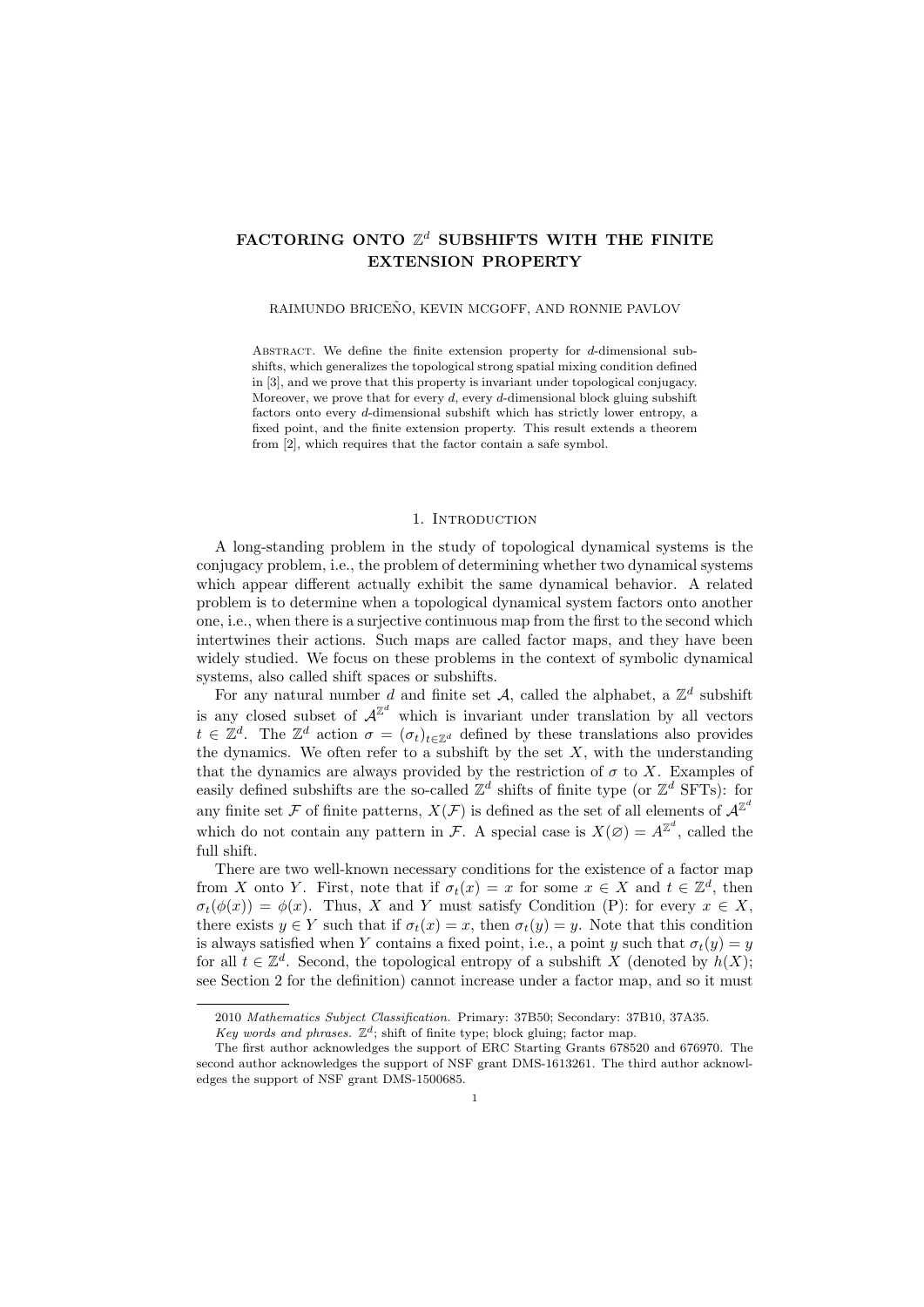be the case that  $h(X) \geq h(Y)$ . Surprisingly, for restricted classes of subshifts, these necessary conditions also seem to be nearly sufficient. (The following theorem is in fact stated in a stronger form in [1].)

**Theorem 1.1** ([1]). For mixing  $\mathbb{Z}$  *SFTs X* and *Y* with  $h(X) > h(Y)$ , there exists *a factor map from X onto Y if and only if X and Y satisfy Condition (P).*

When  $d = 1$  and *Y* is a full shift, even the equal entropy case (i.e.,  $h(X) = h(Y)$ ) can be addressed. In this case, *Y* automatically contains fixed points, and so no additional periodic point hypothesis is necessary.

**Theorem 1.2** ([1], [6]). For a  $\mathbb{Z}$  *SFT*  $X$  *and a full shift*  $Y$  *with*  $h(X) \ge h(Y)$ . *there exists a factor map from X onto Y .*

Unfortunately, the situation is much more complicated for  $d > 1$ . In particular, there are several different candidates for a proper extension of "mixing" to the multidimensional case. Perhaps the weakest mixing condition in general usage is the block gluing condition defined in [2], and the strongest is the existence of a so-called safe symbol (definitions are given in Section 2). We do not attempt to summarize the entire literature on this topic, but here are a few representative results. First, the theorems for  $\mathbb Z$  subshifts do not directly extend to  $\mathbb Z^d$  subshifts when  $d > 1$ .

**Theorem 1.3** ([2]). For every  $d > 1$ , there exist  $\mathbb{Z}^d$  SFTs with arbitrarily high *entropy which do not factor onto any nontrivial full shift.*

**Theorem 1.4** ([8]). For every  $d \geq 3$  and every  $\mathbb{Z}^d$  full shift Y, there exists a block *gluing*  $\mathbb{Z}^d$  *SFT* with  $h(X) = h(Y)$  *such that there is no factor map from X onto Y*.

On the other hand, under strong enough mixing conditions, some factoring results are available for  $d > 1$ .

**Theorem 1.5** ([2]). If *X* is a block gluing  $\mathbb{Z}^d$  subshift, *Y* is a  $\mathbb{Z}^d$  SFT with a safe *symbol, and*  $h(X) > h(Y)$ *, then there exists a factor map from* X *onto* Y.

However, the hypothesis that *Y* has a safe symbol is extremely restrictive, and in particular, it is not at all invariant under topological conjugacy.

In this work, we define a new condition called the finite extension property, which is significantly weaker than the existence of a safe symbol. We prove that this condition is conjugacy-invariant, and then we prove the following main result.

**Theorem 1.6.** If X is a block gluing  $\mathbb{Z}^d$  subshift, Y is a  $\mathbb{Z}^d$  subshift with a fixed *point and the finite extension property, and*  $h(X) > h(Y)$ *, then there exists a factor map from X onto Y .*

A simple condition that implies the finite extension property is single-site fillability or SSF ([7]), which means that a subshift is defined by a set of forbidden pairs of adjacent letters and that for any choice of letters  $a, b, c, d \in A$ , there exists  $e \in A$  for which the pattern  $e^a_{d}$  *c* contains none of the forbidden adjacent pairs. The following corollary is immediate.

**Corollary 1.7.** If *X* is a block gluing  $\mathbb{Z}^d$  subshift, *Y* satisfies single-site fillability and has a fixed point, and  $h(X) > h(Y)$ , then there exists a factor map from X *onto Y .*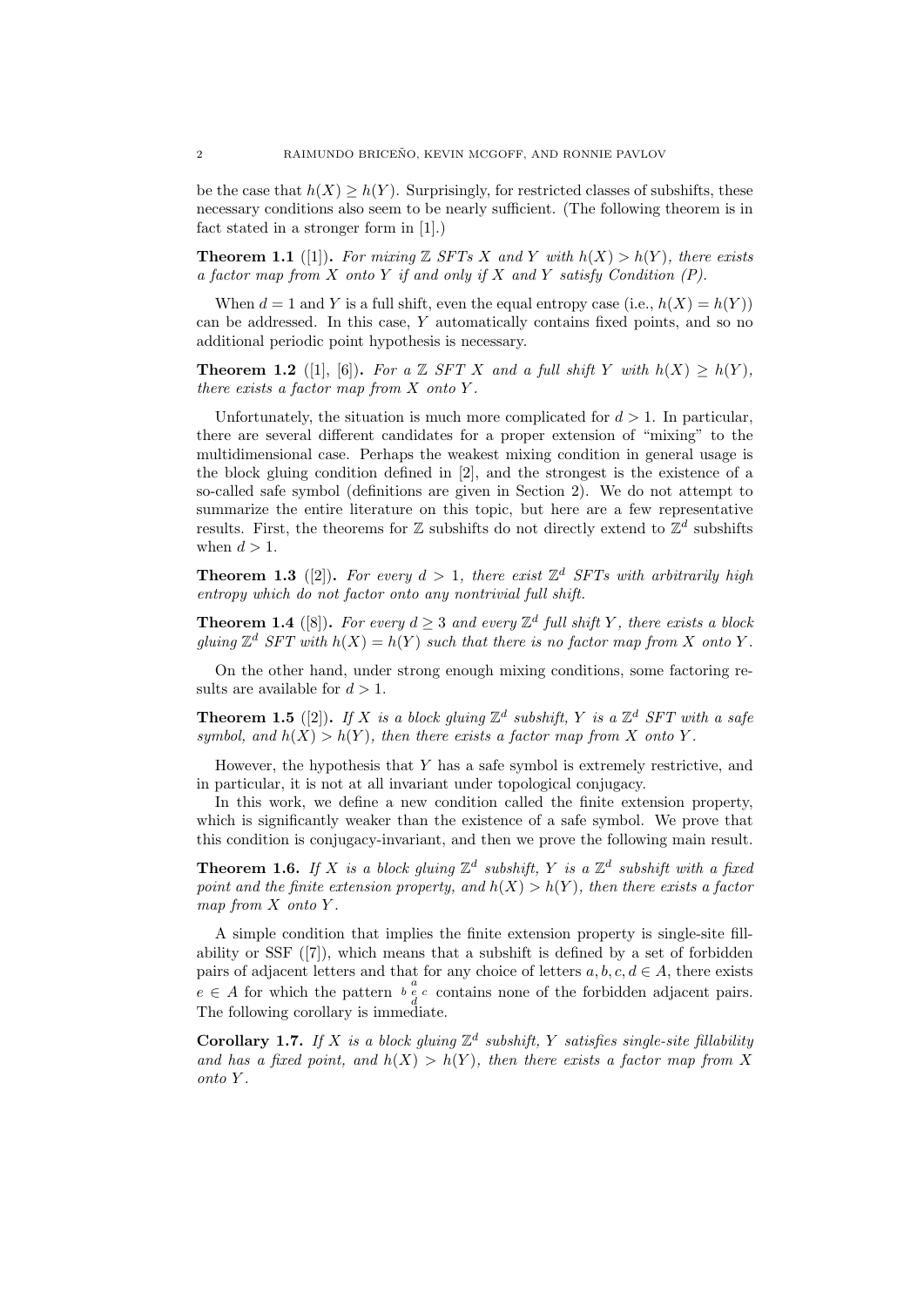Corollary 1.7 can be used to create explicit examples of new subshifts to which our results apply, since there are many nearest-neighbor  $\mathbb{Z}^d$  SFTs which have fixed points and satisfy SSF without having a safe symbol. For instance, one can take any alphabet *A* with  $|A| \geq 2d + 1$ , take any non-identity involution *f* on *A*, and define *Y* by the rule that no pair of letters  $\{a, f(a)\}\$ can be adjacent.

#### 2. DEFINITIONS

We begin with some basic geometric definitions for  $\mathbb{Z}^d$ . Anytime we refer to distance in  $\mathbb{Z}^d$ , it is with respect to the  $\ell_{\infty}$  distance given by  $d((v_i)_{i=1}^d, (w_i)_{i=1}^d)$  $\max_i(|v_i - w_i|)$ . For sets  $A, B \subset \mathbb{Z}^d$ , we define  $d(A, B) = \min_{a \in A, b \in B} d(a, b)$ . For every *k*, we use  $C_k$  to denote the square  $[1, k]^d$ , and we use  $Q_k$  to denote  $[-k, k]^d$ . For any set  $S \subset \mathbb{Z}^d$ , we define its **inner** *k***-boundary**  $\partial_k S$  to be the set of all  $t \in S$ within distance *k* from some  $t' \in S^c$ .

**Definition 2.1.** A **pattern** over a finite alphabet *A* is a member of  $A^S$  for some *S*  $\subset \mathbb{Z}^d$ , which is said to have **shape** *S*. We may refer to any pattern with finite shape as a **finite pattern**.

We consider patterns to be defined up to translation: if  $u \in A^S$  for a finite  $S \subset \mathbb{Z}^d$  and  $v \in A^T$ , where  $T = S + t$  for some  $t \in \mathbb{Z}^d$ , then we write  $u = v$  to mean that  $u(s) = v(s + t)$  for each *s* in *S*.

For any patterns  $v \in A^S$  and  $w \in A^T$  with  $S \cap T = \emptyset$ , we define the concatenation *vw* to be the pattern in  $\mathcal{A}^{S \cup T}$  defined by  $(vw)(S) = v$  and  $(vw)(T) = w$ .

**Definition 2.2.** For any finite alphabet *A*, the  $\mathbb{Z}^d$ -shift action on  $\mathcal{A}^{\mathbb{Z}^d}$ , denoted by  ${\{\sigma_t\}}_{t \in \mathbb{Z}^d}$ , is defined by  $(\sigma_t x)(s) = x(s+t)$  for  $s, t \in \mathbb{Z}^d$ .

We always think of  $A^{\mathbb{Z}^d}$  as being endowed with the product discrete topology, with respect to which it is compact.

**Definition 2.3.** A  $\mathbb{Z}^d$  subshift is a closed subset of  $\mathcal{A}^{\mathbb{Z}^d}$  that is invariant under the  $\mathbb{Z}^d$ -shift action.

Any  $\mathbb{Z}^d$  subshift inherits a topology from  $A^{\mathbb{Z}^d}$ , with respect to which it is compact. Each  $\sigma_t$  is a homeomorphism on any  $\mathbb{Z}^d$  subshift, and so any  $\mathbb{Z}^d$  subshift, when paired with the  $\mathbb{Z}^d$ -shift action, is a topological dynamical system.

Any  $\mathbb{Z}^d$  subshift can also be defined in terms of forbidden patterns: for any set *F* of finite patterns over *A*, one can define the set

$$
X(\mathcal{F}) := \{ x \in \mathcal{A}^{\mathbb{Z}^d} \ : \ x(S) \notin \mathcal{F} \text{ for all finite } S \subset \mathbb{Z}^d \}.
$$

It is well known that any set of the form  $X(\mathcal{F})$  is a  $\mathbb{Z}^d$  subshift, and all  $\mathbb{Z}^d$  subshifts may be presented in this way.

**Definition 2.4.** A  $\mathbb{Z}^d$  shift of finite type (SFT) is a  $\mathbb{Z}^d$  subshift equal to  $X(\mathcal{F})$ for some finite set  $F$  of forbidden finite patterns.

**Definition 2.5.** The **language** of a  $\mathbb{Z}^d$  subshift *X*, denoted by  $L(X)$ , is the set of all patterns that appear in elements of *X*. For any  $S \subset \mathbb{Z}^d$ , let  $L_S(X) := L(X) \cap \mathcal{A}^S$ , the set of patterns in the language of *X* with shape *S*. A finite pattern *w* will be called a **first offender** for *X* if it is not in  $L(X)$  but every proper subpattern of *w* belongs to  $L(X)$ .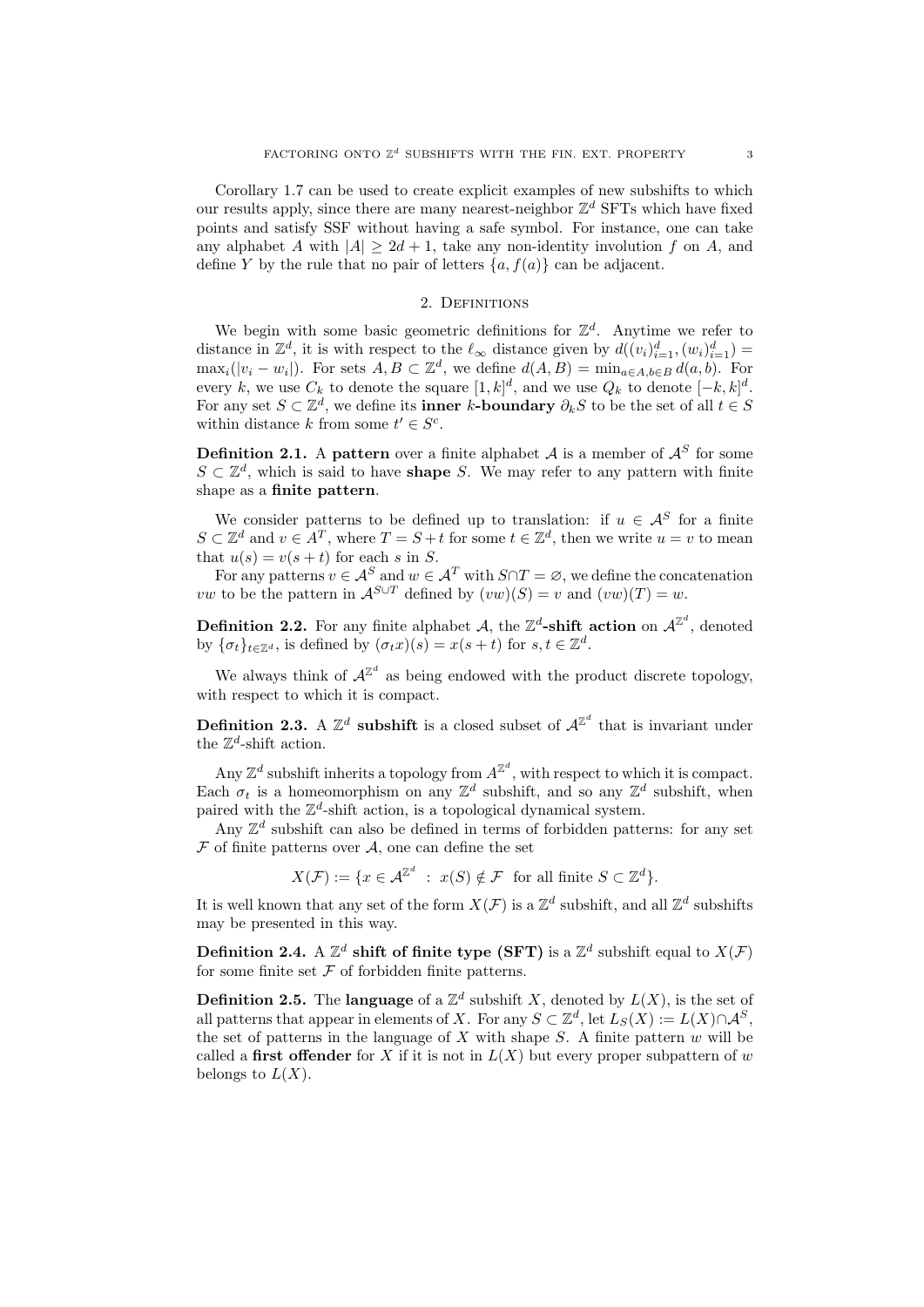**Remark 2.6.** We have defined the language of a subshift to include both the finite and infinite patterns that appear in elements of *X*. We adopt this convention for convenience of presentation, despite the fact that many authors do not include infinite patterns in the language.

**Definition 2.7.** Suppose *X* and *Y* are compact, metrizable spaces. Further suppose that  $\mathbb{Z}^d$  acts on each of these spaces by homeomorphisms, with actions denoted by *σ* and *τ* , respectively. A (topological) **factor map** is any continuous surjection  $\phi: X \to Y$  such that  $\phi \circ \sigma_t = \tau_t \circ \phi$  for each  $t \in \mathbb{Z}^d$ . In this case, the pair  $(Y, \tau)$ is called a **factor** of  $(X, \sigma)$ , and we say that *X* factors onto *Y*. A bijective factor map is called a **topological conjugacy**.

For the purposes of this work, we restrict attention to factor maps between subshifts. It is well-known that any factor map  $\phi$  between subshifts is a so-called sliding block code, i.e., there exists *n* so that  $x(t + [-n, n]^d)$  uniquely determines  $(\phi(x))(t)$  for any  $x \in X$  and  $t \in \mathbb{Z}^d$ ; such *n* is usually called a radius for the sliding block code. (See [5] for a proof for  $d = 1$ , which extends to  $d > 1$  without changes.) When convenient, for a pattern *w* with shape *S*, we may use  $\phi(w)$  to denote its image under a sliding block code  $\phi$  with radius *n*, with shape  $S \setminus \partial_n S$ .

**Definition 2.8.** The **topological entropy** of a  $\mathbb{Z}^d$  subshift X is

$$
h(X) := \lim_{n \to \infty} \frac{1}{n^d} \log |L_{C_n}(X)|.
$$

The existence of this limit follows from a standard subadditivity argument.

Finally, let us define the mixing properties for  $\mathbb{Z}^d$  subshifts which we will need.

**Definition 2.9.** A  $\mathbb{Z}^d$  subshift *X* is **block gluing** if there exists  $g \geq 0$  so that for any hyperrectangles  $R, R' \subset \mathbb{Z}^d$  with  $d(R, R') > g$  and any  $w \in L_R(X)$  and  $w' \in L_{R'}(X)$ , there exists  $x \in X$  with  $x(R) = w$  and  $x(R') = w'$ .

**Definition 2.10.** A letter  $*$  is a **safe symbol** for a  $\mathbb{Z}^d$  subshift *X* if for any point  $x \in X$  and any  $S \subseteq \mathbb{Z}^d$ , changing each letters of *x* on *S* to *\** yields a point in *X*.

**Definition 2.11.** For  $g \in \mathbb{N}$ , a  $\mathbb{Z}^d$  SFT X has the *g*-extension property if there exists a finite set  $\mathcal F$  of forbidden finite patterns inducing  $X$  with the following property: if a pattern *w* with shape *S* can be extended to a pattern on  $S+Q_q$  which does not contain any patterns from  $\mathcal{F}$ , then  $w \in L(X)$ , i.e., it can be extended to a point on all of Z *<sup>d</sup>* which does not contain any patterns from *F*. We say that *X* has the **finite extension property** if it has the *g*-extension property for some *g*.

We prove some simple facts about the finite extension property.

**Lemma 2.12.** *If X has the finite extension property, then X is block gluing.*

*Proof.* Take *F* to be a set of forbidden finite patterns for which *X* has the *g*extension property, and take  $D$  larger than the diameters of all patterns in  $\mathcal{F}$ . Then, consider any hyperrectangles  $R, R'$  with  $d(R, R') > 2g + D$  and any  $w \in L_R(X)$  and  $w' \in L_{R'}(X)$ . Since  $w, w' \in L(X)$ , they can be extended to patterns  $\overline{w} \in L_{R+Q_g}(X)$ and  $w' \in L_{R'+Q_g}(X)$ . Then clearly the concatenation  $\overline{w}w'$  contains no patterns from *F* and has shape  $(R + Q_g) \sqcup (R' + Q_g) = (R \sqcup R') + Q_g$ . By the *g*-extension property, we see that  $ww' \in L(X)$ , and so X is block gluing.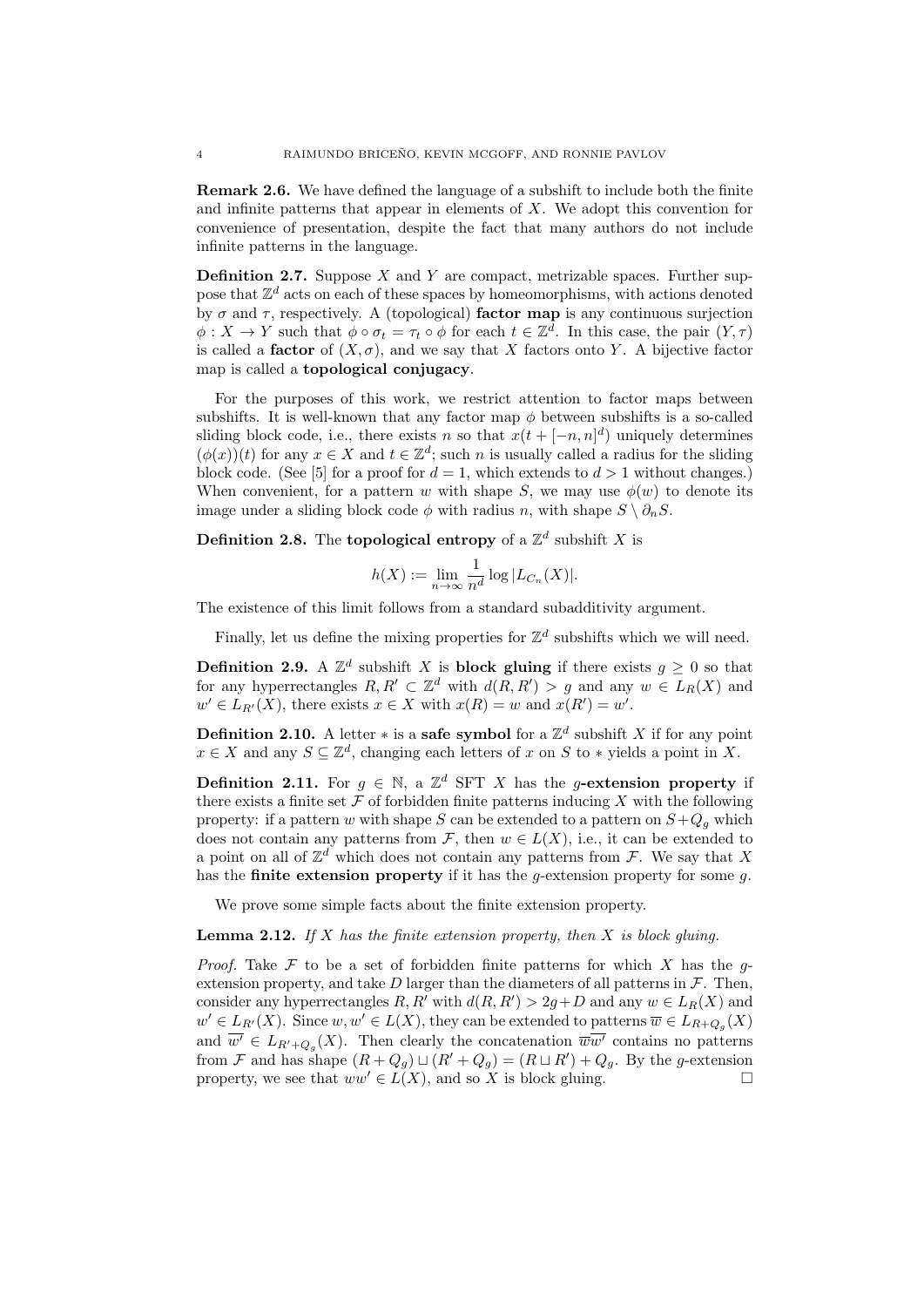The **topological strong spatial mixing (TSSM) property** for subshifts *X* was introduced in [3], where it was also shown to be equivalent to the existence of only finitely many first offenders for *X*.

**Proposition 2.13.**  $A \mathbb{Z}^d$  subshift  $X$  has the TSSM property if and only if it has *the* 0*-extension property.*

*Proof.* Suppose that *X* has the TSSM property and therefore has only finitely many first offenders. Let  $\mathcal F$  denote the list of first offenders. We claim that  $X$  has the 0-extension property for *F*. In fact,  $X = X(F)$  and if *w* is a pattern not in  $L(X)$ , then *w* must contain a minimal subpattern not in  $L(X)$ , which by definition is a first offender.

For the reverse implication, suppose that *X* has the 0-extension property for a finite set  $\mathcal{F}'$  of forbidden finite patterns of diameter at most  $g$ . Assume, for the sake of contradiction, that *w* is a first offender of diameter greater than *g*, for some  $g \geq 0$ . Then,  $w \notin \mathcal{F}'$  and, by definition of first offender, every proper subpattern of *w* is in  $L(X)$  and so not in  $\mathcal{F}'$ . Therefore, by the 0-extension property, *w* is in  $L(X)$ , contradicting the assumption that *w* is a first offender. We conclude that first offenders have bounded diameter, so there must be finitely many of them.  $\Box$ 

It is known that the existence of a safe symbol implies TSSM (see [3]). Thus we have the following corollary.

**Corollary 2.14.** If  $X$  is a  $\mathbb{Z}^d$  SFT with a safe symbol, then  $X$  has the 0-extension *property.*

As noted in the introduction, the finite extension property is also invariant under topological conjugacy.

**Theorem 2.15.** *If X has the finite extension property and Y is conjugate to X, then Y also has the finite extension property.*

*Proof.* Suppose that *X* has the *g*-extension property (for forbidden list  $\mathcal{F}$ ) and that  $\phi: X \to Y$  is a conjugacy. Denote by *r* the radius of  $\phi$  and by *s* the radius of  $\phi^{-1}$ . Define a list of patterns on  $A_Y$  as follows:

 $\mathcal{F}' := \{ w \in \mathcal{A}_Y^{S+Q_s} : v \in \mathcal{F}, v \text{ has shape } S, \phi^{-1}(w) \text{ contains } v \}.$ 

Clearly  $\mathcal{F}'$  is a finite list of finite patterns, and we claim that it induces the shift of finite type *Y*. Indeed, by definition, if  $y \in Y$ , then  $\phi^{-1}(y) \in X$ , and therefore *y* contains no pattern in  $\mathcal{F}'$ . On the other hand, if  $y \in \mathcal{A}_Y^{\mathbb{Z}^d}$  contains no pattern in *F*<sup>'</sup>, then the point *x* defined by  $x(t) = \phi^{-1}(y(t+Q_s))$  contains no pattern in *F*, so is in *X*, and therefore  $y = \phi(x)$  is in *Y*. Now assume that a pattern  $w \in A_Y^S$  can be extended to a pattern  $v \in A_Y^{S+Q_{g+r+s}}$  containing no patterns from *F*<sup>*′*</sup>. Then, by definition,  $\phi^{-1}(v)$  contains no patterns from *F*; say that  $\phi^{-1}(v)$  has shape *T*, and note that  $T \supseteq S + Q_{g+r}$ . Then by *g*-extension of *X*, the pattern  $(\phi^{-1}(v))(T \setminus \partial_g(T))$  is in  $L(X)$ . Then obviously  $\phi((\phi^{-1}(v))(T \setminus \partial_g(T))) \in L(Y)$ , and we note that its shape contains *S*. Finally, by definitions of *r* and *s*, we have  $\phi((\phi^{-1}(v))(T \setminus \partial_g(T)))(S) = w$ , and so  $w \in L(Y)$ , completing the proof. □

## 3. Proof of Theorem 1.6

The overall structure of our proof is similar to previous proofs which used mixing properties to construct factor maps onto various shifts (see [2] and [4]). By this, we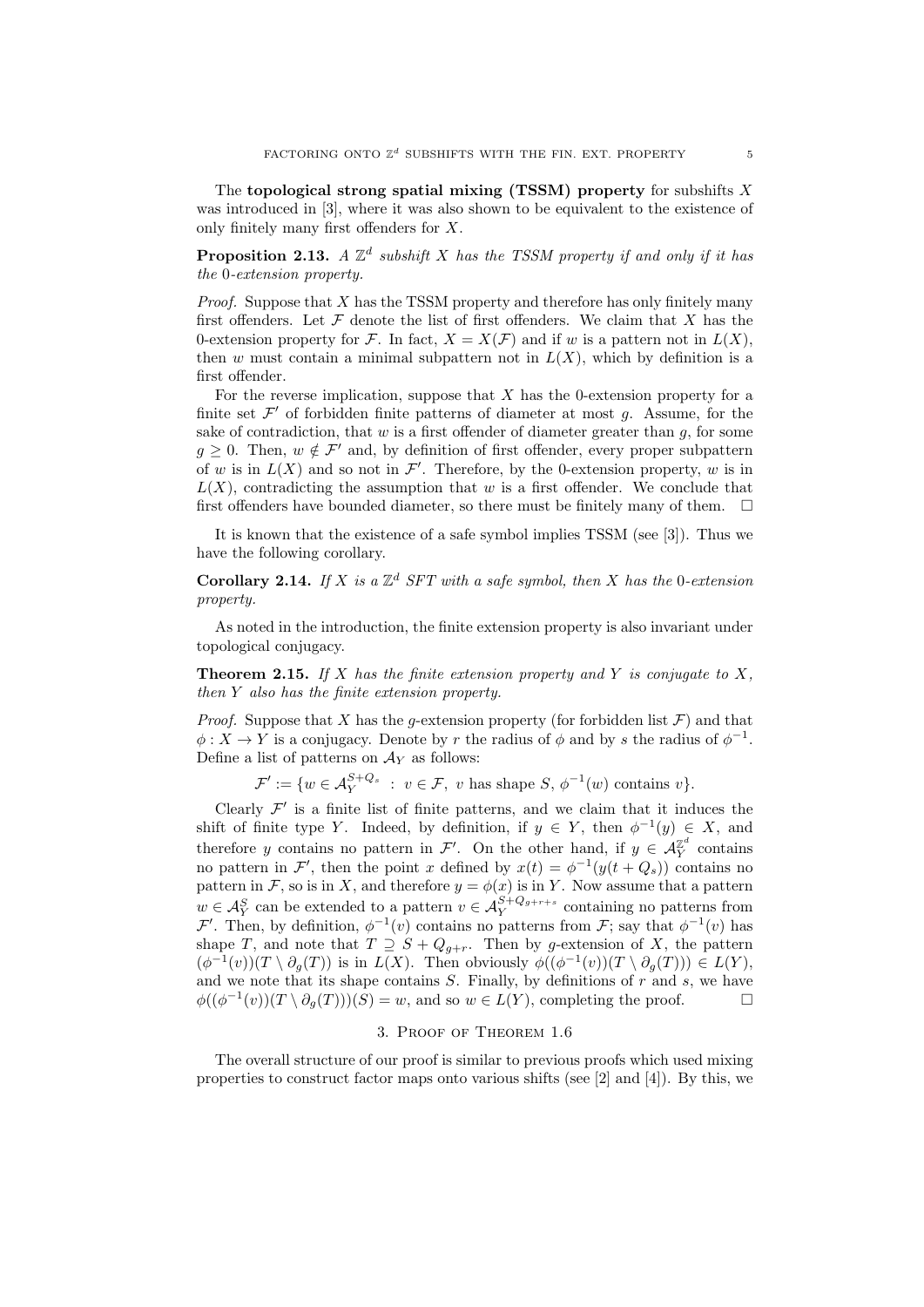mean that the proof involves using marker patterns to define "surrounded patterns" in points of the domain, which will be used to assign patterns on "determined zones" after application of the map. Very roughly speaking, given  $x \in X$ , its image  $\phi(x)$ will have patterns on determined zones that depend on corresponding surrounded patterns in *x*, and  $\phi(x)$  will look like the fixed point of Y at all sites not near a determined zone. Then we will fill the area between determined zones and the fixed point "background" in stages using the *g*-extension property of *Y* . First we give the proof for  $d = 2$  in order to present a streamlined argument with illustrations, and then we describe the changes that need to be made for  $d > 2$ .

To begin the formal proof, choose any *X* and *Y* as in the theorem, with alphabets  $\mathcal{A}_X$  and  $\mathcal{A}_Y$ , respectively. We assume without loss of generality that  $g \geq 0$  is a gap distance for the block gluing of *X*, that *Y* has the *g*-extension property for a finite list  $F$  of forbidden finite patterns with diameters less than  $g$ , and that the fixed point  $*^{\mathbb{Z}^2}$  is in *Y*.

We now construct markers in *X* following [2], but we repeat some details here to set notation. Let  $p > 5g$ , and choose a pattern  $P \in L_{C_p}(X)$  so that  $h(X_P) > h(Y)$ , where  $X_P$  is the subshift consisting of points of  $X$  which do not contain the pattern *P*. Then define a pattern  $Q \in L_{C_q}(X_P)$  (for some  $q \in \mathbb{N}$ ) for which  $Q$  cannot overlap itself at any nonzero vector in  $[-g - p, g + p]^2$ , i.e., for every such vector *t*, there does not exist  $x \in A^{\mathbb{Z}^2}$  for which  $x(C_q) = x(C_q + t) = Q$ . Then use block gluing to create a marker pattern  $M \in L_{C_m}(X)$  ( $m = 2p + 2g + q$ ) with *P* at each corner, *Q* in the center, and patterns *G<sup>i</sup> ∈ L*(*X<sup>P</sup>* ), 1 *≤ i ≤* 4, along each edge, as in the left half of Figure 1. In any pattern as in the right half of Figure 1, where  $S \in L_{C_k}(X_P)$ and each  $H_i \in L(X_P)$ ,  $1 \leq i \leq 4$ , we call the central S a **surrounded pattern** and the entire pattern (including the  $H_i$  and the markers  $M$ ) its **surrounding frame**. The side length *k* of the shape of *S* is for now arbitrary, and will be fixed later. For any surrounded pattern  $x(t + C_k)$  in *x*, we refer to the region  $t + C_{k+a+m}$  as a **determined zone** in  $\phi(x)$ .



FIGURE 1. A marker pattern (left) and a surrounded pattern (right)

We need a few simple facts about the locations of determined zones. Firstly, shown exactly as in [2] and [4], by the marker properties defining *M*, any two determined zones have distance more than *g* from each other. In fact, for any two determined zones  $t_1 + C_{k+g+m}$  and  $t_2 + C_{k+g+m}$  with distance exactly  $g + 1$ , the patterns  $x(t_1 + C_{k+2q+2m})$  and  $x(t_2 + C_{k+2q+2m})$  have overlap consisting of either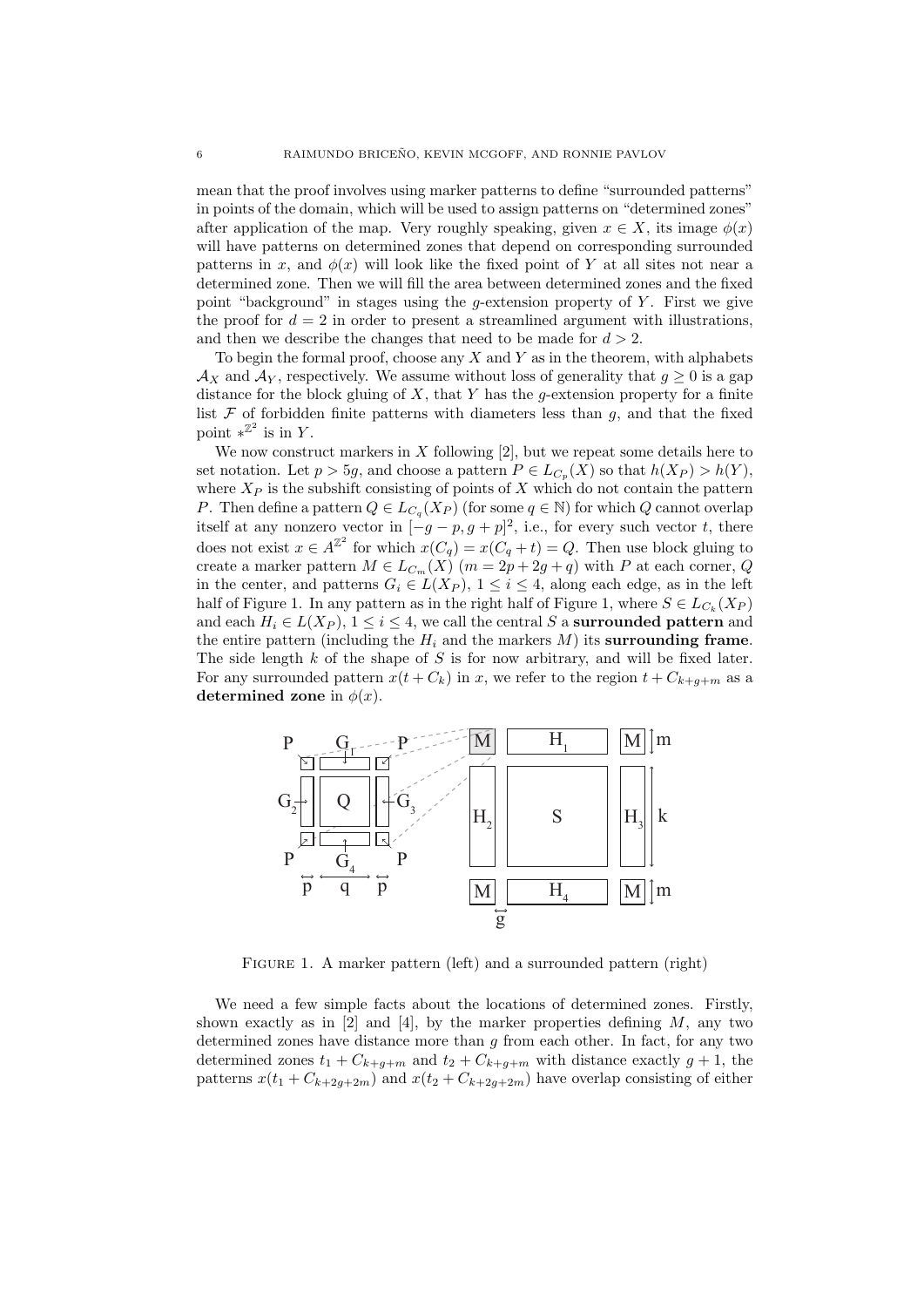exactly one occurrence of M or a rectangle with dimensions m and  $k + q + m$ with occurrences of M at the extreme ends. (See Figure 2.) In either case, we say that those determined zones are **adjacent**. We use the term **component of determined zones** to refer to a maximal connected component with respect to this notion of adjacency. Finally, we claim that if two determined zones  $Z_1$  and  $Z_2$ are not adjacent, then

(1) 
$$
d(Z_1, Z_2) > 2g + p > 7g.
$$

To see this, suppose for a contradiction that two determined zones are separated by a distance of more than *g* and less than  $2g + p$ . This means that *x* contains two surrounding frames separated by a vector  $t = (t_1, t_2)$ , which without loss of generality we can take to be  $x(C_{k+3g+m})$  and  $x(t+C_{k+3g+m})$ . Also without loss of generality, we assume that  $k + 2g + m < t_1 < k + 3g + m + p$  and  $0 \le t_2 <$  $k + 3g + m + p$ . We note that if  $t_2 \in [0, g + p)$ , then  $d(t, (k + 2g + m, 0)) < g + p$ , meaning that the lower-right copy of *M* within  $x(C_{k+3g+m})$  and the lower-left copy of *M* within  $x(t + C_{k+3g+m})$  would have separation by a nonzero vector in [*−g − p, g* + *p*] 2 . This contradicts the definition of *Q* and so is impossible. The case  $t_2 \in (k + 2g + m, k + 3g + m + p)$  is also not possible, by a similar argument using the upper-right copy of *M* within  $x(C_{k+3q+m})$  and the lower-left copy of *M* within  $x(t + C_{k+3g+m})$ . Therefore,  $t_2 \in [g+p, k+2g+m]$ . However, this too is a contradiction: for any such *t*2, one of the copies of *P* along the left edge of the lower-left copy of *M* within  $x(t + C_{k+3g+m})$  would lie within a pattern *H* along the right edge of  $x(C_{k+3g+m})$ , which was assumed to be in  $L(X_P)$ . We have thus established (1), a fact which will be useful later.

Now let *x* be in *X*. Informally speaking,  $\phi(x)$  will be defined in six alternating



Figure 2. Surrounded patterns and component of determined zones induce by them (left). Reduced determined zones after Stage 3 in a *∗*-background (right).

stages, determined completely by the surrounded patterns in *x*. After each oddindexed stage,  $\phi(x)$  will be defined on a set  $U_{2i-1}$  as a pattern  $u_{2i-1} \in L(Y)$ . Then, the following (even-indexed) stage will define  $\phi(x)$  to be a pattern  $s_{2i}$  on a set  $S_{2i}$ for which  $v_{2i} = u_{2i-1} s_{2i}$  on  $V_{2i} := U_{2i-1} \sqcup S_{2i}$  contains no patterns from *F*. The following (odd-indexed) stage will remove all letters on  $\partial_g V_{2i}$ , yielding a pattern  $u_{2i+1}$  on  $U_{2i+1} := V_{2i} \setminus \partial_g V_{2i}$ . Then  $u_{2i+1} \in L(Y)$  by the *g*-extension property, allowing the process to continue. The patterns placed during even-indexed stages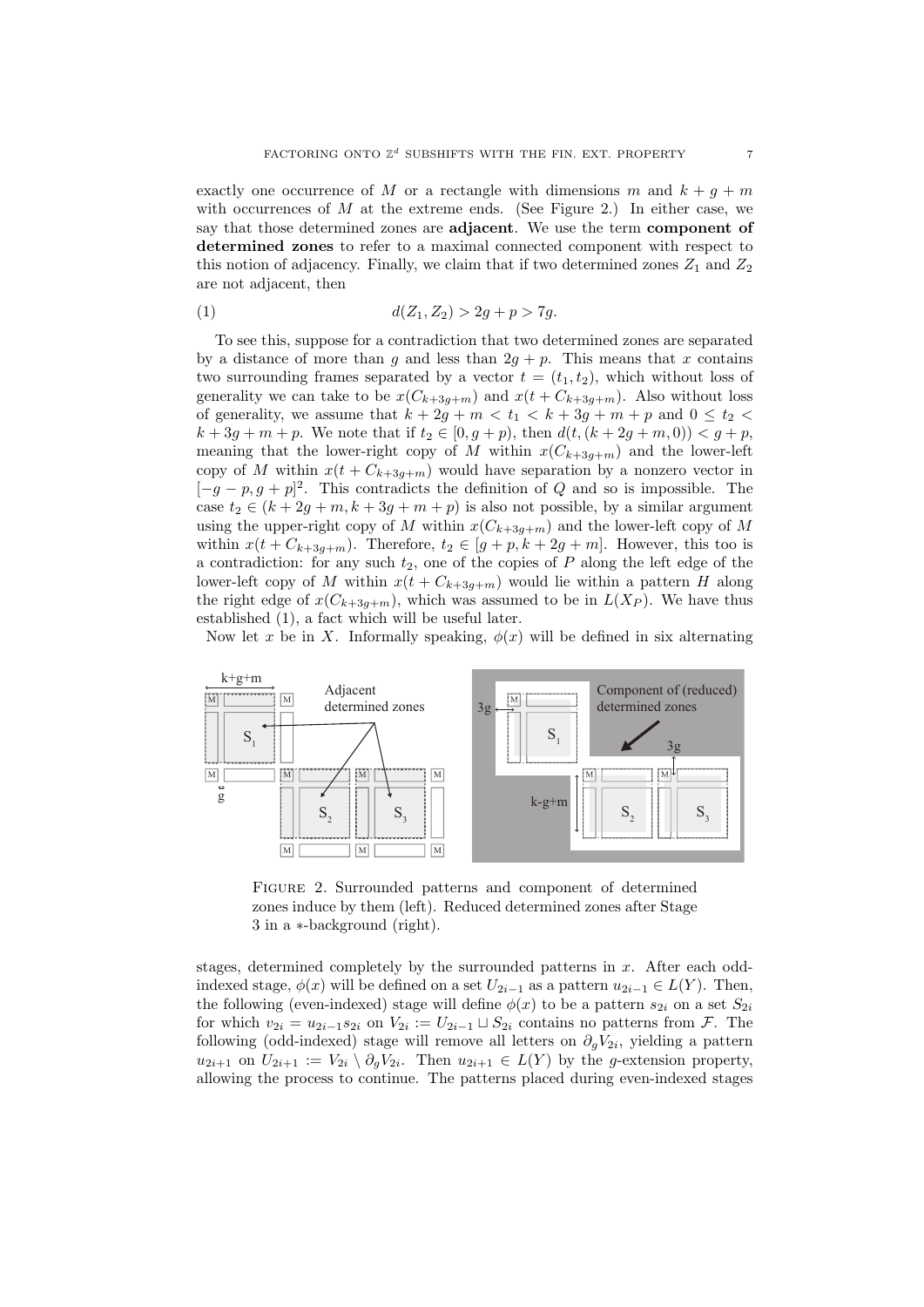are dependent only on nearby surrounded patterns in *x*; to describe this dependency, we require the following auxiliary function.

Since  $h(X_P) > h(Y)$ , for sufficiently large *k* it is the case that

(2) 
$$
|L_{C_k}(X_P)| > |L_{C_{k+g+m}}(Y)| \cdot |\mathcal{A}_Y|^{12g(k-3g+m)+180g^2}.
$$

Fix any such *k* (which does not depend on *x*), and then define a surjection  $\psi$  from  $L_{C_k}(X_P)$  to the set of all tuples of the form  $(i_j)_{1 \leq j \leq 9}$ , where  $1 \leq i_1 \leq L_{C_{k+g+m}}(Y)$ ,  $1 \leq i_j \leq |\mathcal{A}_Y|^{3g(k-3g+m)}$  for  $2 \leq j \leq 5$ , and  $1 \leq i_j \leq |\mathcal{A}_Y|^{45g^2}$  for  $6 \leq j \leq 9$ . We are now ready to describe the stages of *ϕ*.

**Stage 1:** Define  $U_1$  to be the set of all  $t \in \mathbb{Z}^2$  at a distance of more than *g* from all determined zones, and define  $u_1 = *^{U_1}$ . Clearly  $u_1 \in L(Y)$  since  $*^{\mathbb{Z}^2} \in Y$ . We note that after Stage 1, the undefined portion of  $\phi(x)$  consists of components of determined zones, along with all sites within distance *g* of them; we use the term "island" to denote the set of sites within distance *g* of such a component. By (1), any two nonequal islands have distance at least 5*g*. For any island *I*, and for  $i = 1, 2$ , define  $T_i(I)$  to be the sets of x- and y-coordinates (respectively) which appear in some determined zone in *I*.

**Stage 2:** For each island *I*, the set  $I \cap (T_1(I) \times T_2(I))$  is the disjoint union of the determined zones in the component inducing *I*. Let  $S_2 = \bigcup_I (I \cap (T_1(I) \times T_2(I))).$ We define a pattern  $s_2$  on  $S_2$  as follows. For any determined zone  $t + C_{k+g+m}$ , by definition  $x(t + C_k)$  is a surrounded pattern in *x*. We define  $\psi(x(t + C_k))$  =  $(i_j)_{1 \leq j \leq 9}$ , and let  $s_2(t + C_{k+g+m})$  be the *i*<sub>1</sub>th pattern in  $L_{C_{k+g+m}}(Y)$  according to the lexicographic ordering. Then  $s_2$  is just the concatenation of these patterns.

We define  $V_2 = U_1 \sqcup S_2$  and  $v_2 := u_1 s_2$ . Each pattern placed on a determined zone was assumed to be in  $L(Y)$ , and so contained no patterns from  $\mathcal{F}$ . Since patterns in  $\mathcal F$  have diameters less than  $g$  and since determined zones have distance greater than *g* from each other and from  $U_1$ ,  $v_2$  contains no patterns from  $\mathcal{F}$ .

**Stage 3:** Define  $U_3 = V_2 \setminus \partial_q V_2$ , and  $u_3 := v_2(U_3)$ . By the *g*-extension property,  $u_3 \in L(Y)$ .

To more easily describe future stages, we describe the structure of the set *U*3. Namely, *U*<sup>3</sup> consists of two types of sites: those which are distance more than 2*g* from all determined zones, and those which are within distance 2*g* from some determined zone in an island *I*, and for which both coordinates are distance more than *g* from the corresponding  $T_i(I)^c$ . For each island *I*,  $U_3 \cap I$  consists of a disjoint union of squares obtained from removing the inner *g*-boundary from each determined zone; we call these "reduced determined zones." (See Figure 2.)

**Stage 4:** Define *S*<sup>4</sup> to be the set of all sites which are within distance 2*g* of some determined zone in an island *I*, have one coordinate which is within distance *g* of the corresponding  $T_i(I)^c$ , and one coordinate which has a distance of more than 2g from the corresponding  $T_i(I)^c$ . Informally,  $S_4$  is the (disjoint) union of all rectangles with dimensions 3*g* and  $k - 3g + m$  that share their longest side with a reduced determined zone and are centered along the corresponding side of that reduced determined zone. Any two such rectangles are separated by a distance greater than  $g$ ; if they're part of the same island then this is true since reduced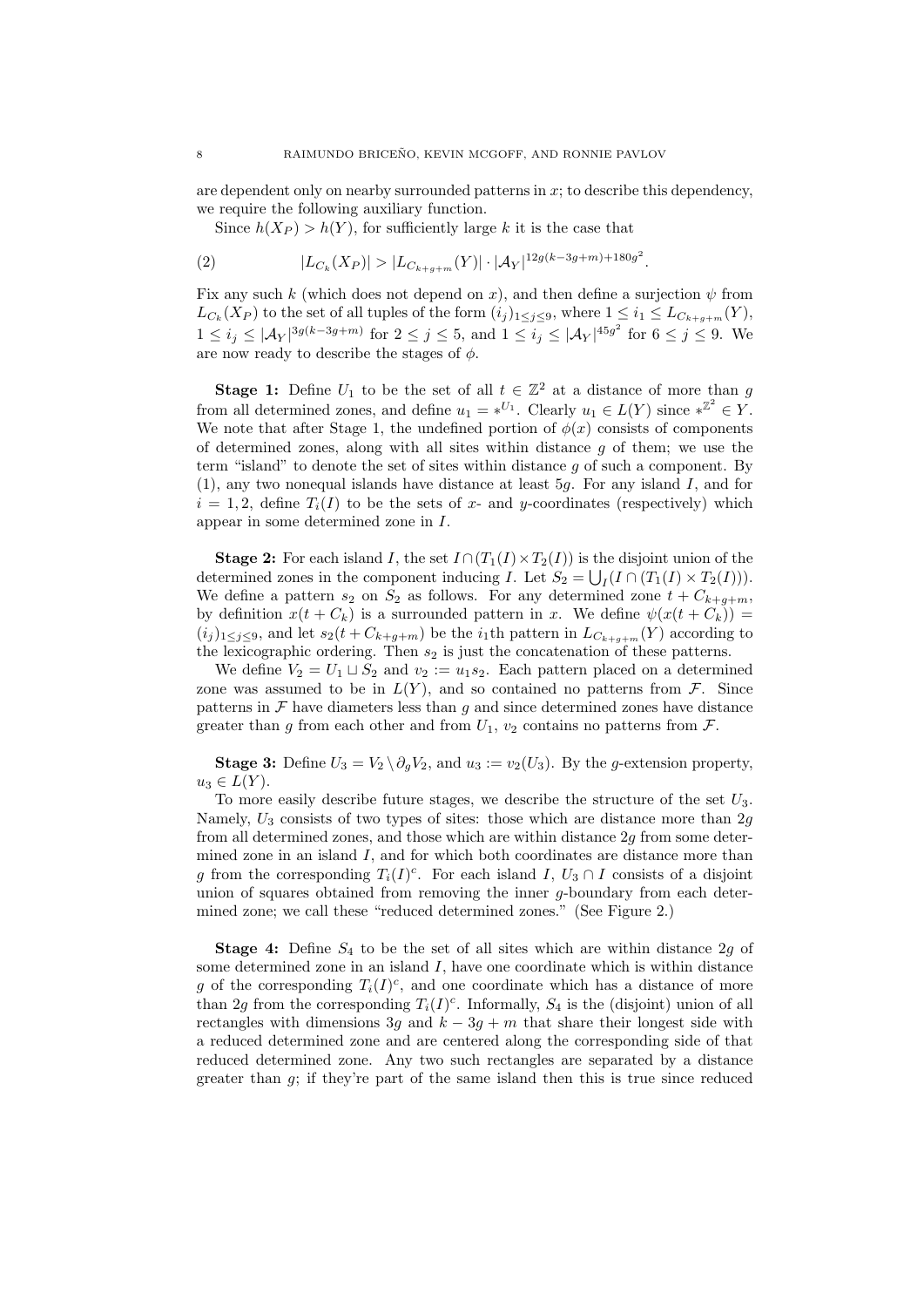determined zones have side length greater than  $m - g > 2p - g > g$ , and if they are part of different islands then this follows from (1).

We now define a pattern  $s_4$  on  $S_4$ . Choose any of the rectangles  $R$  comprising  $S_4$ . First, we need a way to associate a determined zone to  $R$ ; to this end, choose the first direction in the ordering *{*up, left, down, right*}* for which there is a reduced determined zone adjacent to *R* in that direction, which came from some determined zone. Since  $u_3 \in L(Y)$ , there exists a pattern on R which yields a pattern in  $L(Y)$ when concatenated with  $u_3$ . However, we need to choose such a pattern on  $R$  using only the portion of *x* which lies within a uniformly bounded distance of *R* to ensure that  $\phi$  is a sliding block code, and if the island *I* is quite large, then there is no obvious way to do so. Instead, we settle for choosing a pattern on *R* which creates no patterns from  $\mathcal F$  when concatenated with  $u_3$ . That is, consider the collection of patterns  $\{w \in (\mathcal{A}_Y)^R : u_3(R + C_g)w$  contains no patterns from  $\mathcal{F}\}$ . Since  $u_3$  was in  $L(Y)$ , this collection is nonempty, and trivially, it has cardinality bounded from above by  $|A_Y|^{R} \le |A_Y|^{3g(k-3g+m)}$ .

We then define  $s_4(R)$  to be the  $i_j$ <sup>th</sup> pattern in this collection according to the lexicographic ordering, where  $t + C_{k+g+m}$  was the determined zone associated to *R* above,  $\psi(x(t+C_k)) = (i_j)_{1 \leq j \leq 9}$ , and *j* is taken to be 2, 3, 4, or 5 based on whether  $t + C_{k+q+m}$  is reached by moving up, left, down, or right from *R*. (We adopt the convention, here and later, that for a totally ordered set *S* and  $n > |S|$ , the *n*th element of *S* is just taken to be the maximal element.) We note for future reference that no  $i_j$  determines patterns on two different rectangles  $R$ . Now,  $s_4$  is just the concatenation of these patterns.

Define  $V_4 = U_3 \sqcup S_4$  and  $v_4 = u_3 s_4$ . (See Figure 3.) There can be no forbidden subpattern of  $v_4$  intersecting two rectangles  $R$  since distinct rectangles  $R$  are separated by distance more than *g*. There can be no forbidden subpattern intersecting exactly one rectangle R since each  $(s_4(R))(u_3(R+C_q))$  was assumed locally admissible. Finally, there can be no forbidden subpattern intersecting none of the rectangles *R* since  $u_3 \in L(X)$ . Therefore,  $v_4$  contains no patterns from *F*.



FIGURE 3. Sites assigned during Stages 1,2, and 4 are in dark gray, light gray, and medium gray, respectively (left). Sites assigned during Stage 6 are in white and doubly reduced determined zones in light gray (right).

**Stage 5:** Define  $U_5 = V_4 \setminus \partial_g V_4$ , and  $u_5 := v_4(U_5)$ . By the *g*-extension property,  $u_5 \in L(Y)$ . Again we explicitly describe the structure of  $U_5$ . Now,  $U_5$  consists of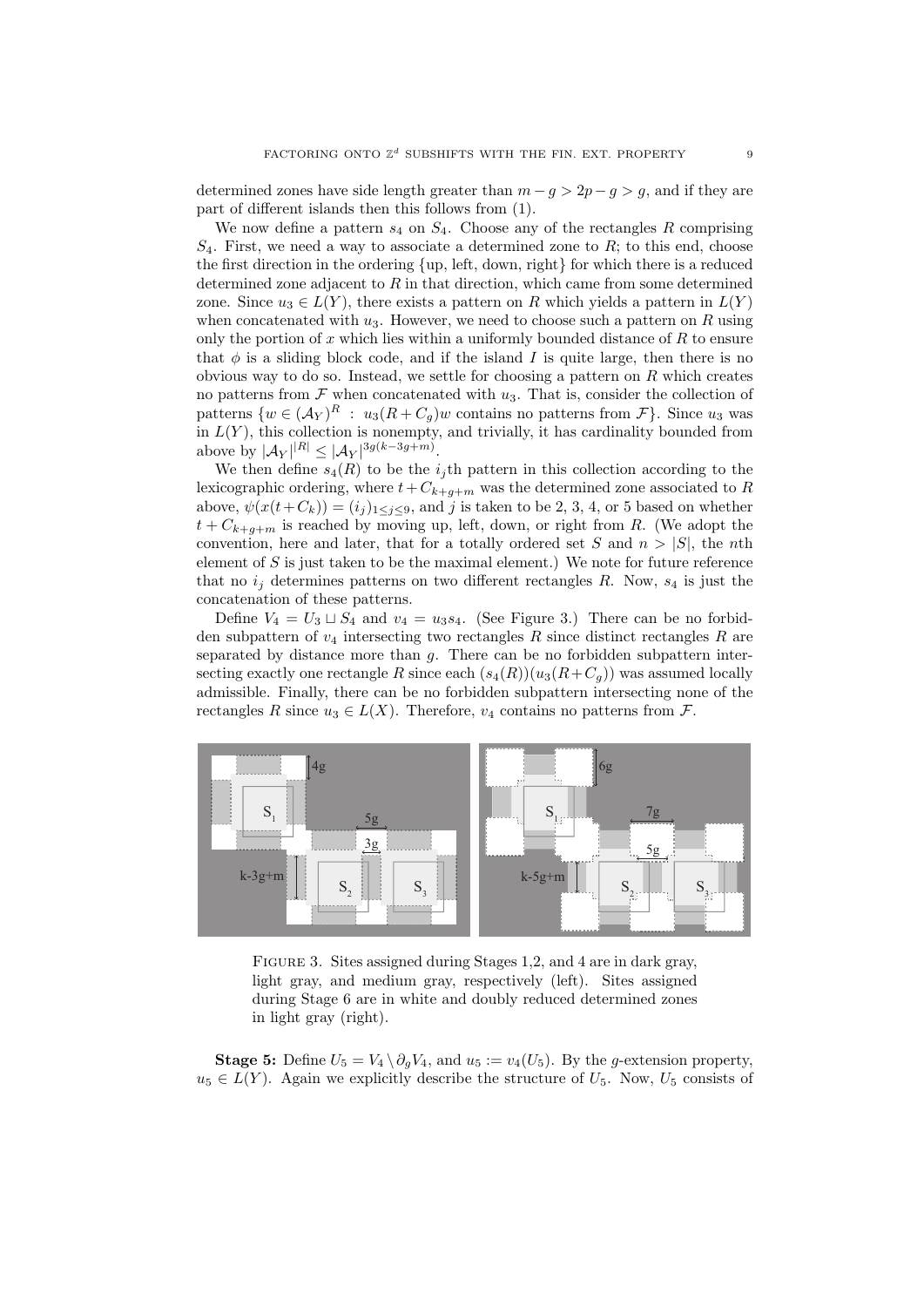three types of sites. The first are those which are at a distance of more than 3*g* from all determined zones. The second are those which are within distance 3*g* from a determined zone in an island *I*, and for which both coordinates have distance more than 2g from the corresponding  $T_i(I)^c$ . Such sites form a disjoint union of squares obtained by removing the inner  $2q$ -boundary from all determined zones; we call these "doubly reduced determined zones." The third type are those which are within distance 3*g* from a determined zone in an island *I*, have one coordinate within distance 2g from the corresponding  $T_i(I)^c$ , and one coordinate with distance more than 3*g* from the corresponding  $T_i(I)^c$ .

**Stage 6:** We define  $S_6 = U_5^c$ . From the description above, it should be clear that the sites in  $S_6$  have the following properties: they are within distance 3g from a determined zone in an island *I*, have one coordinate within distance 2*g* from the corresponding  $T_i(I)^c$ , and the other coordinate within distance 3g from the corresponding  $T_i(I)^c$ . By (1), sites in  $S_6$  associated to different islands have distance at least *g*. Since doubly reduced determined zones have side length greater than  $m-3g > 2p-3g > 3g$ , we see that  $S_6$  consists of a disjoint union of connected components with diameters at most 7*g* separated by distance more than *g*, which we call holes.

We fill the holes with patterns in much the same way as in Stage 4. We again associate a determined zone to each hole *H*; to this end, choose the first direction in the ordering *{*up-left, up-right, down-left, down-right*}* for which there is a doubly reduced determined zone adjacent to  $H$  in that direction, which came from some determined zone.

For each hole *H*, consider the collection of patterns  $\{w \in (\mathcal{A}_Y)^H : u_5(H +$  $C_q$ )*w* contains no patterns from  $\mathcal{F}\}$ . Since  $u_5$  was in  $L(Y)$ , this collection is nonempty, and trivially has cardinality bounded from above by  $|\mathcal{A}_Y|^{|H|} \leq |\mathcal{A}_Y|^{45g^2}$ .

We define  $s_6(H)$  to be the *i*<sub>j</sub>th pattern in this collection according to the lexicographic ordering, where  $t + C_{k+g+m}$  was the determined zone associated to *H* above,  $\psi(x(t+C_k)) = (i_j)_{1 \leq j \leq 9}$ , and *j* is taken to be 6, 7, 8, or 9 based on whether  $t + C_{k+q+m}$  is reached by moving up-left, up-right, down-left, or down-right from *R*. As in Stage 4, no *i<sup>j</sup>* determines patterns on two different holes *H*.

Now,  $s_6$  is just the concatenation of these patterns on holes. Define  $V_6$  =  $U_5 \sqcup S_6 = \mathbb{Z}^2$  and  $v_6 = u_5 s_6$ . Exactly as in Stage 4,  $v_6$  contains no patterns from  $\mathcal F$ , since  $u_5$  was in  $L(X)$  and holes are separated by distances of at least *g*. Then  $v_6 \in Y$ , and so we define  $\phi(x) = v_6$ .

Finally, we must show that  $\phi$  is shift-commuting, continuous, and surjective. For shift-commuting and continuity, we claim that  $\phi$  is a sliding block code. To see this, we first note that the status of any site *t* after Stage 1 clearly depends only on whether *t* is within distance *g* from a determined zone, which is determined by knowledge of x on sites within distance  $k + 3g + 2m$  from t. For each subsequent stage, the status of a site *t* depends only on the status of sites after the previous stage within bounded distance of *t*, which depends only on *k*, *g*, and *m* (and not on *t*). By induction, the same is true for  $\phi(x)$ , and so  $\phi$  is a sliding block code.

The proof that  $\phi$  is surjective is quite similar to the ones from [2] and [4], and so we only outline some slight differences here. Firstly, we only need to consider  $x \in X$  with surrounding frames overlapping as in the left-hand side of Figure 4. In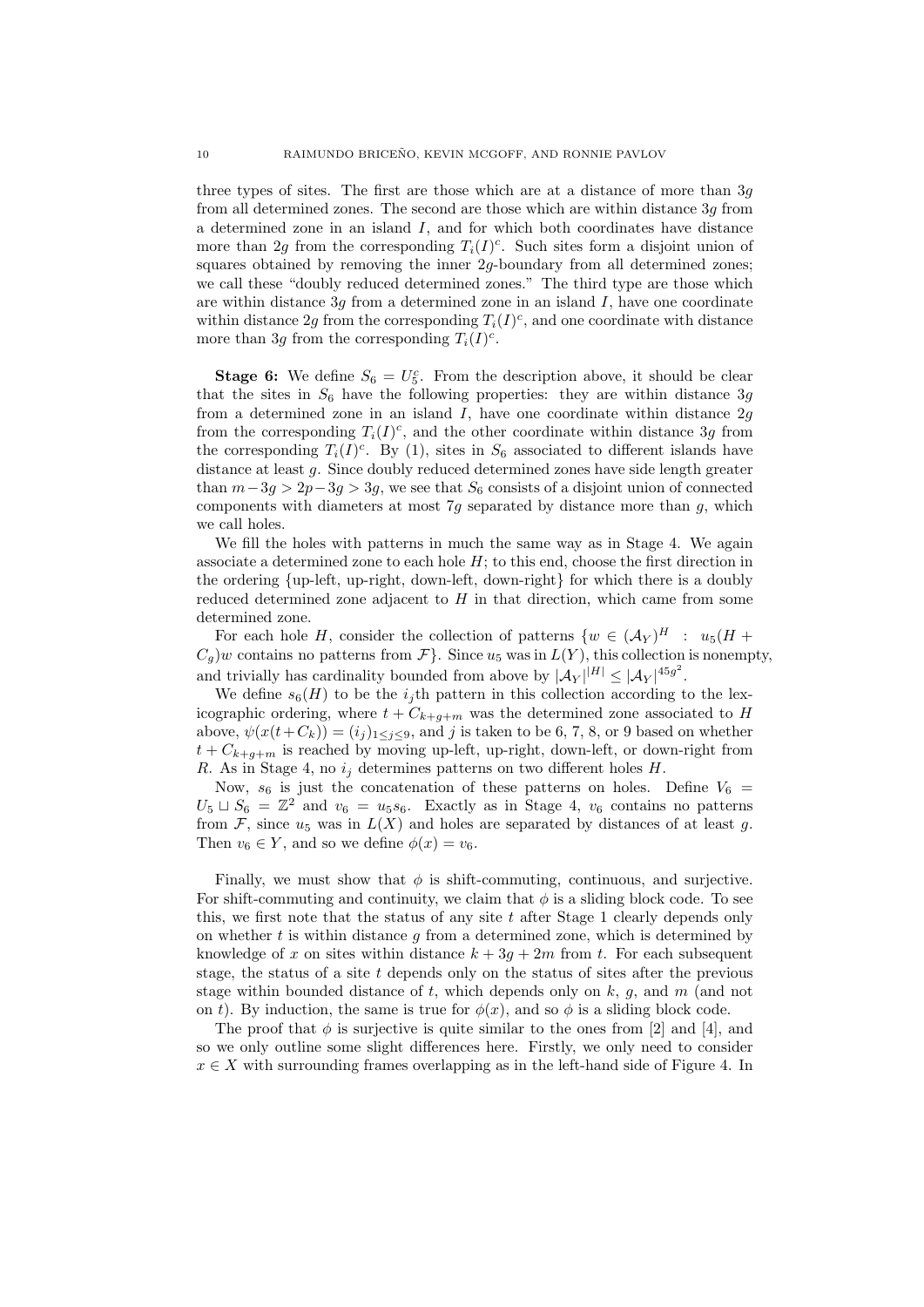that figure, the right-hand side displays the regions of  $\phi(x)$ , partitioned (by color) by the stage which determined their values. However, since  $\psi$  was a surjection and each  $i_j$  from any  $\psi(x(t+C_k))$  is used at most once, it's clear that for any  $y \in Y$ , the surrounded patterns on the left can be chosen to yield the desired subpatterns of *y* on the right, and so  $\phi$  is a surjective factor map. This completes the proof of Theorem 1.6 for  $d = 2$ .



FIGURE 4. An element of *X* and its image under  $\phi$ 

It remains only to describe necessary changes in the proof for  $d > 2$ . Markers are constructed exactly as before, with shapes which are *d*-dimensional hypercubes rather than squares. We choose  $p > (2d+1)g$ , yielding a version of (1) guaranteeing distance  $(2d + 3)q$  between all non-adjacent determined zones. The surjection  $\psi$ for  $d = 2$  had nine coordinates; one for the determined zones themselves, four for the rectangles placed in Stage 4 along edges, and four for the holes placed in Stage 6 near corners. For  $d > 2$ ,  $\psi$  has  $3^d$  coordinates, again corresponding to the main bulk of a determined zone plus all its lower-dimensional "faces." This requires a version of (2) in which  $12g(k-3g+m)+180g^2$  is replaced by a more complicated polynomial expression  $f_d(k, g, m)$  dependent on sizes of the sets  $S_i$  (defined below), and bounded from above by  $d((k+3g+m+2dg)^d-(k+g+m-2dg)^d)$  (*d* times the volume difference of two *d*-dimensional hypercubes). This polynomial has degree *d* − 1 in *k*, thus the desired inequality still holds for large enough *k* by definition of entropy.

The definition of *ϕ* proceeds in alternating stages exactly as before; for arbitrary *d* there will be  $2(d+1)$  stages. Again  $U_1$  consists of sites which are at distance at least *g* from all determined zones, and  $u_1 = *^{U_1}$ . Similarly,  $S_2$  consists of the union of all determined zones, and  $s_2$  is determined on each determined zone by knowledge of the corresponding surrounded pattern in *x*. Then, for each  $j \geq 1$ , *V*<sub>2*j*</sub> = *U*<sub>2*j*</sub><sup>−</sup>1 ⊥ *S*<sub>2*j*</sub> and *U*<sub>2*j*+1</sub> = *V*<sub>2</sub>*j*  $\setminus \partial_g V_{2j}$ , and so we must only describe the sets  $S_{2j}$ . For  $1 < j \leq d+1$ ,  $S_{2j}$  consists of all sites *t* with the following properties:

- *• t* is within distance *jg* of some determined zone in an island *I*,
- *•* for all *i < j*, *i* coordinates of *t* are within distance (*j −* 2 + *i*)*g* of the corresponding  $T_i(I)^c$ , and
- $d j + 1$  coordinates of *t* have distance more than  $(2j 2)g$  from the corresponding  $T_i(I)^c$ .